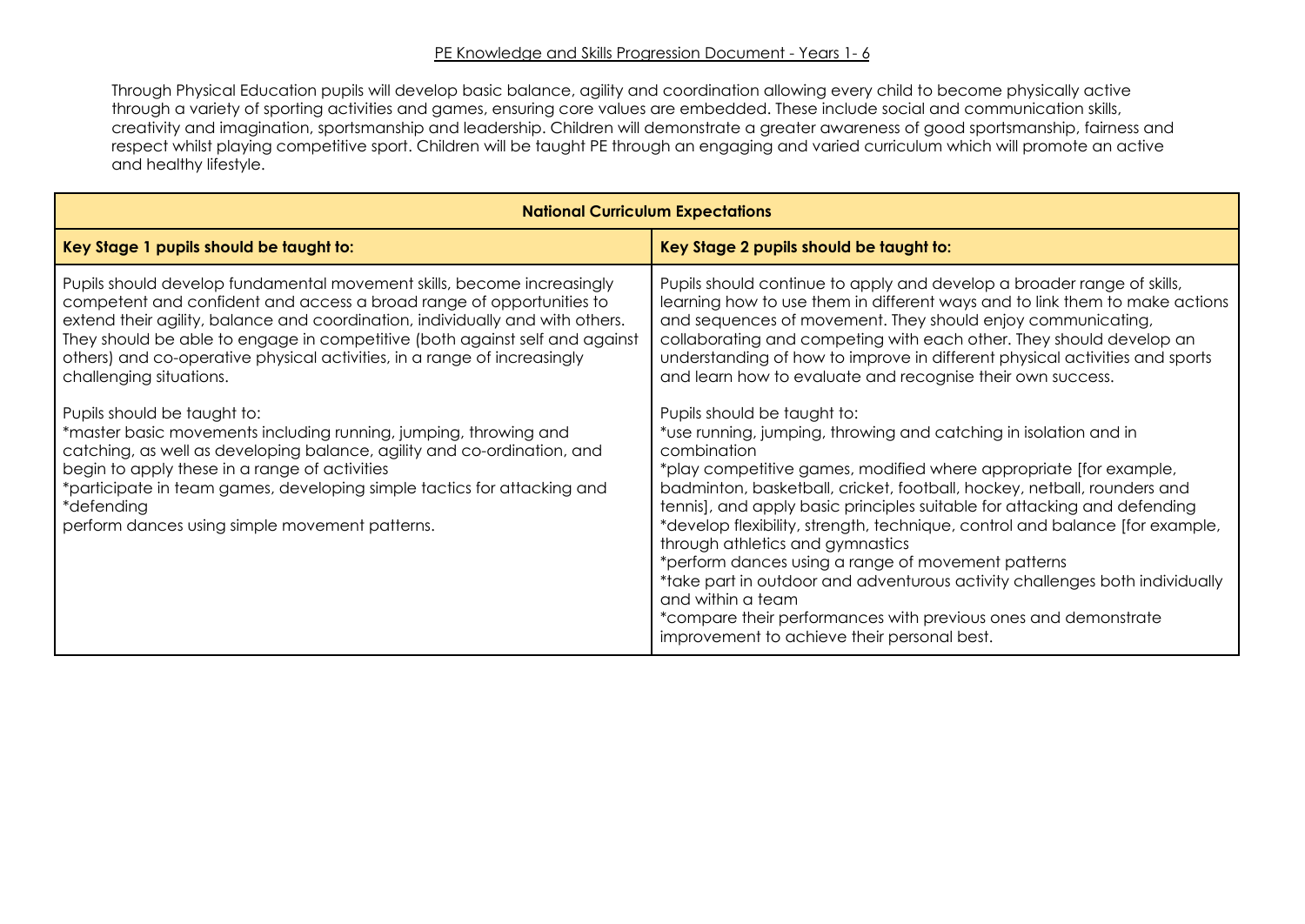| Year<br>Grp  | <b>Static balance:</b><br>1 Leg                                                 | <b>Static Balance:</b><br><b>Seated</b>                                                                                                                                                                                                                                                                                                                                                                               | <b>Static Balance:</b><br><b>Floorwork</b>                                                                                                                                                                                                                                                                                                                       | <b>Static Balance:</b><br><b>Stance</b>                                                                                   | <b>Dynamic Balance:</b><br>On a Line                                                                                                                                                                       | <b>Dynamic Balance:</b><br><b>Jumping and</b><br>Landing                                                                                                                                                                                                        | <b>Counter Balance:</b><br><b>In Pairs</b>                                                                                                                                                                                                                                                                                                                                                                                                                                                     |
|--------------|---------------------------------------------------------------------------------|-----------------------------------------------------------------------------------------------------------------------------------------------------------------------------------------------------------------------------------------------------------------------------------------------------------------------------------------------------------------------------------------------------------------------|------------------------------------------------------------------------------------------------------------------------------------------------------------------------------------------------------------------------------------------------------------------------------------------------------------------------------------------------------------------|---------------------------------------------------------------------------------------------------------------------------|------------------------------------------------------------------------------------------------------------------------------------------------------------------------------------------------------------|-----------------------------------------------------------------------------------------------------------------------------------------------------------------------------------------------------------------------------------------------------------------|------------------------------------------------------------------------------------------------------------------------------------------------------------------------------------------------------------------------------------------------------------------------------------------------------------------------------------------------------------------------------------------------------------------------------------------------------------------------------------------------|
|              | The ability to hold<br>the body<br>stationary whilst<br>balanced on one<br>leg. | The ability to<br>maintain posture<br>and balance whilst<br>seated on the<br>floor.                                                                                                                                                                                                                                                                                                                                   | The ability to have<br>balance whilst<br>focusing on<br>supporting<br>movement on<br>backs and fronts.                                                                                                                                                                                                                                                           | To maintain good<br>posture and<br>balance whilst<br>throwing and<br>catching a ball.                                     | To be able to<br>travel along a line<br>in different ways<br>and directions.                                                                                                                               | To jump and land<br>securely<br>maintaining good<br>posture and<br>balance.                                                                                                                                                                                     | To be able to<br>balance securely<br>using a partner.                                                                                                                                                                                                                                                                                                                                                                                                                                          |
| KS1<br>(Y&G) | On both legs:<br>*Stand still for 30<br>seconds.<br>*Complete 5<br>mini-squats. | * Balance with<br>both hands/<br>feet down.<br>*Balance with 1<br>hand/<br>2 feet down.<br>*Balance with 2<br>hands/<br>1 foot down.<br>*Balance with 1<br>hand/<br>1 foot down.<br>*Balance with 1<br>hand or<br>1 foot down.<br>*Balance with no<br>hands or<br>feet down.<br>*Pick up a cone<br>from one side,<br>swap hands and<br>place it on the<br>other side.<br>*Return the cone<br>to the opposite<br>side. | *Hold mini-front<br>support position.<br>*Reach round and<br>point to the ceiling<br>with either hand in<br>mini-front support.<br>*Place cone on<br>back and take it<br>off with another<br>hand in mini-front<br>support.<br>*Hold mini-back<br>support position.<br>*Place cone on<br>tummy and take it<br>off with another<br>hand in mini- back<br>support. | *Stand on line with<br>good stance for 10<br>seconds.<br>*Stand on a low<br>beam with a good<br>stance for 10<br>seconds. | *Walk fluidly, lifting<br>knees to 90°.<br>*Walk fluidly, lifting<br>heels to bottom.<br>*Walk forwards<br>with fluidity and<br>minimum wobble.<br>*Walk backwards<br>with fluidity and<br>minimum wobble. | *Jump from 2 feet<br>to 2 feet with<br>quarter turn in both<br>directions.<br>*Stand on a line<br>and jump from 2<br>feet to 1 foot and<br>freeze on landing<br>(on either foot).<br>*Jump from 2 feet<br>to 2 feet forwards,<br>backwards and<br>side-to-side. | *Hold on and, with<br>a long base, lean<br>back, hold<br>balance and then<br>move back<br>together.<br>*Hold on with 1<br>hand and, with a<br>long base, lean<br>back, hold<br>balance and then<br>move back<br>together.<br>*Sit holding hands<br>with toes touching,<br>lean in together<br>then apart.<br>*Sit holding 1 hand<br>with toes touching,<br>lean in together<br>then apart.<br>*Sit holding hands<br>with toes touching<br>and rock forwards,<br>backwards and<br>side-to-side. |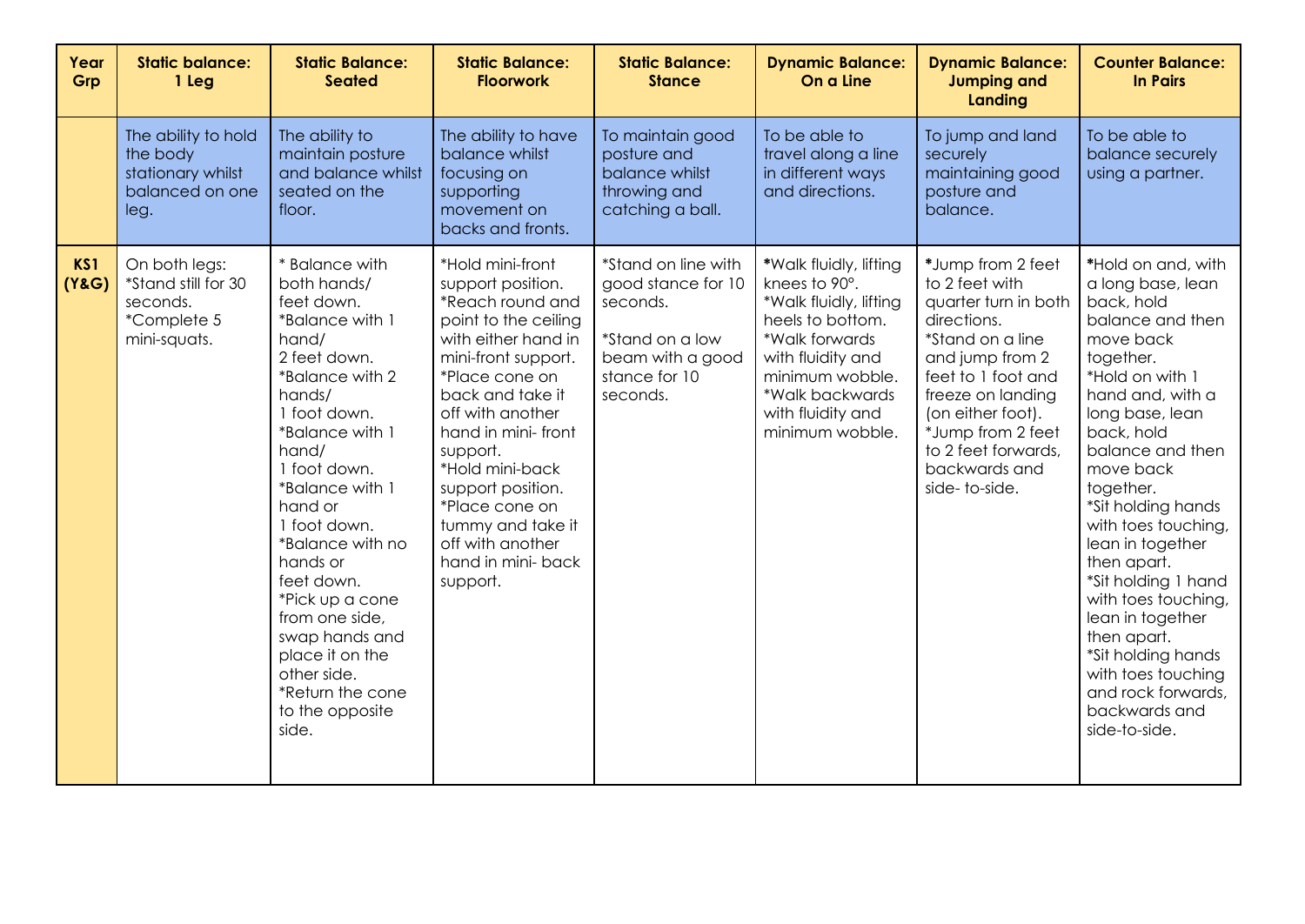| LKS2<br>(R&B) | *Stand still on<br>uneven surface<br>for 30 seconds.<br>*Stand still on<br>uneven surface<br>for 30 seconds<br>with eyes closed.<br>*Complete 10<br>squats into ankle<br>extensions.<br>*Complete 5<br>squats with eyes<br>closed. | *Sit in a dish shape<br>and hold it for 5<br>seconds.<br>*Reach and pick<br>up cone an arms<br>distance away,<br>swap hands and<br>place it on the<br>other side (both<br>directions).<br>*Reach and pick<br>up cone an arms<br>distance away<br>and place it on the<br>other side using<br>the same hand<br>(both directions).<br>*Hold a V-shape<br>with straight arms<br>and legs for 10<br>seconds. | *Hold full front<br>support position.<br>* Lift 1 arm and<br>point to the ceiling<br>with either hand in<br>front support.<br>*Transfer cone on<br>and off back in<br>front support.<br>*Transfer tennis ball<br>on and off back in<br>a front support.<br>*Transfer cone on<br>and off tummy in<br>back support.<br>*Transfer tennis ball<br>on and off tummy<br>in back support. | *Receive a small<br>force from various<br>angles.<br>*Raise alternate<br>feet 5 times.<br>*Raise alternate<br>knees 5 times (and<br>to opposite<br>elbows).<br>*Catch ball at<br>chest height and<br>throw it back.<br>*Catch large ball<br>thrown at knee<br>height and above<br>head.<br>*Catch a large ball<br>thrown away from<br>the body.<br>*Catch small ball<br>thrown close to<br>and away from<br>body. | *Walk fluidly,<br>forwards and<br>backwards, lifting<br>heel to bottom,<br>knees up and heel<br>to toe landing.<br>*Lunge walk<br>forwards (heel to<br>bottom, knees up,<br>extend leg, sink<br>hips, heel to toe<br>landing).<br>*Lunge walks<br>forwards, bringing<br>the opposite<br>elbow up to a 90°<br>angle.<br>*Complete all red<br>challenges with<br>eyes closed.<br>*March, lifting<br>knees and elbows<br>up to a 90° angle.<br>*Walk fluidly with<br>heel to toe<br>landing.<br>*Walk fluidly, lifting<br>knees and using<br>heel to toe landing<br>*Walk fluidly, lifting<br>heels to bottom<br>and using heel to<br>toe landing. | *Jump 2 feet to 2<br>feet forwards,<br>backwards and<br>side-to-side.<br>*Hop forward and<br>backwards,<br>freezing on<br>landing.<br>*Jump 1 foot to<br>other forwards and<br>backwards,<br>freezing on<br>landing.<br>*Hop sideways,<br>raising knee and<br>freezing on<br>landing.<br>*Jump 1 foot to the<br>other sideways,<br>raising knee and<br>freeze on landing.<br>*Jump from 2 feet<br>to 2 feet with 180°<br>turn in either<br>direction.<br>*Complete a<br>tucked jump.<br>*Complete a<br>tucked jump with<br>180° turn in either<br>direction. | *Stand on 1 leg<br>holding with 1<br>hand, lean back,<br>hold balance and<br>then move back<br>together.<br>*Stand on 1 leg<br>while holding on to<br>partner's opposite<br>foot.<br>*Hold on and, with<br>a short base, lean<br>back, hold<br>balance and then<br>move back<br>together.<br>*Hold on with 1<br>hand and, with a<br>short base, lean<br>back, hold<br>balance and then<br>move back<br>together.<br>*Perform above<br>challenges with<br>eyes closed. |
|---------------|------------------------------------------------------------------------------------------------------------------------------------------------------------------------------------------------------------------------------------|---------------------------------------------------------------------------------------------------------------------------------------------------------------------------------------------------------------------------------------------------------------------------------------------------------------------------------------------------------------------------------------------------------|------------------------------------------------------------------------------------------------------------------------------------------------------------------------------------------------------------------------------------------------------------------------------------------------------------------------------------------------------------------------------------|-------------------------------------------------------------------------------------------------------------------------------------------------------------------------------------------------------------------------------------------------------------------------------------------------------------------------------------------------------------------------------------------------------------------|-------------------------------------------------------------------------------------------------------------------------------------------------------------------------------------------------------------------------------------------------------------------------------------------------------------------------------------------------------------------------------------------------------------------------------------------------------------------------------------------------------------------------------------------------------------------------------------------------------------------------------------------------|--------------------------------------------------------------------------------------------------------------------------------------------------------------------------------------------------------------------------------------------------------------------------------------------------------------------------------------------------------------------------------------------------------------------------------------------------------------------------------------------------------------------------------------------------------------|-----------------------------------------------------------------------------------------------------------------------------------------------------------------------------------------------------------------------------------------------------------------------------------------------------------------------------------------------------------------------------------------------------------------------------------------------------------------------|
|---------------|------------------------------------------------------------------------------------------------------------------------------------------------------------------------------------------------------------------------------------|---------------------------------------------------------------------------------------------------------------------------------------------------------------------------------------------------------------------------------------------------------------------------------------------------------------------------------------------------------------------------------------------------------|------------------------------------------------------------------------------------------------------------------------------------------------------------------------------------------------------------------------------------------------------------------------------------------------------------------------------------------------------------------------------------|-------------------------------------------------------------------------------------------------------------------------------------------------------------------------------------------------------------------------------------------------------------------------------------------------------------------------------------------------------------------------------------------------------------------|-------------------------------------------------------------------------------------------------------------------------------------------------------------------------------------------------------------------------------------------------------------------------------------------------------------------------------------------------------------------------------------------------------------------------------------------------------------------------------------------------------------------------------------------------------------------------------------------------------------------------------------------------|--------------------------------------------------------------------------------------------------------------------------------------------------------------------------------------------------------------------------------------------------------------------------------------------------------------------------------------------------------------------------------------------------------------------------------------------------------------------------------------------------------------------------------------------------------------|-----------------------------------------------------------------------------------------------------------------------------------------------------------------------------------------------------------------------------------------------------------------------------------------------------------------------------------------------------------------------------------------------------------------------------------------------------------------------|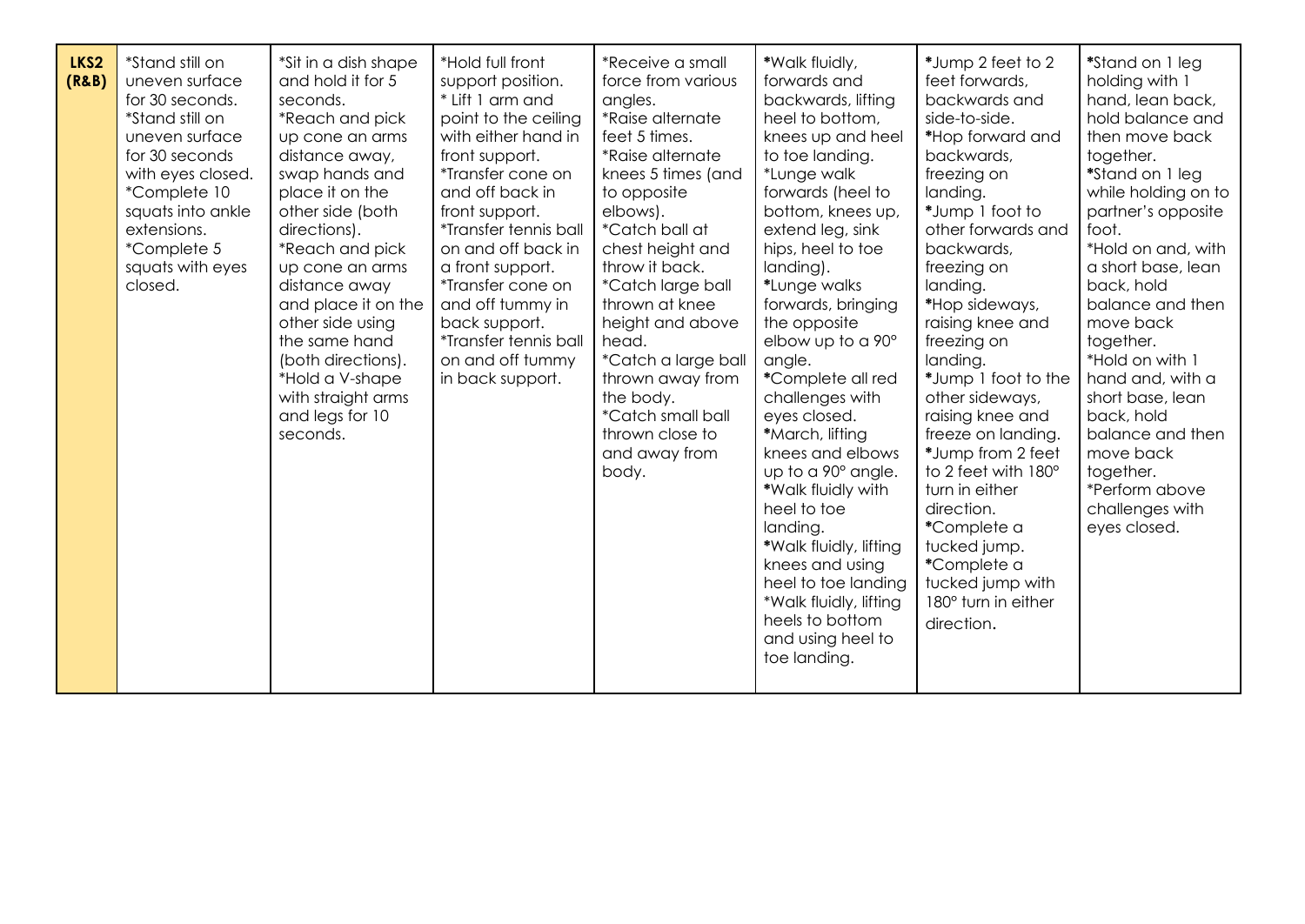| UKS2<br>(P&BI) | *Place cones at<br>12, 3, 6 and 9<br>o'clock on an<br>imaginary clock<br>face and pick<br>them up with the<br>same hand.<br>*Complete 5<br>ankle extensions<br>with eyes closed.<br>*Complete 10<br>squats into ankle<br>extensions with<br>eyes closed.<br>*Complete above<br>challenges on an<br>uneven surface.<br>*Complete above<br>challenges on an<br>uneven surface<br>with eyes closed. | *Reach and pick<br>up cones from in<br>front, to the side<br>and from behind.<br>*Reach and pick<br>up cones from in<br>front, to the side<br>and from behind<br>with eyes closed.<br>*Reach and pick<br>up cones from in<br>front, to the side<br>and from behind<br>while a partner<br>applies a force.<br>*Reach and pick<br>up cones from in<br>front, to the side<br>and from behind<br>with eyes closed,<br>while a partner<br>applies a force.<br>*Turn 360° in either<br>direction, first on<br>the floor then on a<br>bench. | *Hold front support<br>position with only 1<br>foot in contact<br>with floor and<br>transfer cone and<br>tennis ball on and<br>off back.<br>*Rotate fluently<br>from front support<br>to back support,<br>and then continue<br>rotating with<br>fluency.<br>*Above tasks with<br>eyes closed. | *Throw and catch<br>2 small balls<br>alternately, using<br>both hands, both<br>close to and away<br>from the body.<br>*Strike small ball<br>back to a partner<br>with a racket.<br>*Strike a small ball<br>back to a partner<br>from across the<br>body with a<br>racket.<br>*Throw and catch<br>a small ball,<br>catching across<br>the body with<br>either hand.<br>*Throw and catch<br>2 balls alternately,<br>catching across<br>the body with<br>either hand.<br>*Volley large ball<br>back to a partner<br>with either foot. | *Sidestep in both<br>directions.<br>*Stand sideways<br>and complete<br>continuous 180°<br>front pivots. Then<br>with 180° reverse<br>pivots<br>*Move sideways,<br>stepping across<br>the body (lateral<br>step-over).<br>*Perform<br>'grapevines'<br>(step-over,<br>sidestep,<br>step-behind,<br>repeat)<br>*Complete LKS2<br>challenges then<br>above challenges<br>with eyes closed.<br>*Lunge walks<br>backwards.<br>*Lunge walks<br>backwards with<br>opposite elbow at<br>90°.<br>*Lunge walk along<br>curved pathway,<br>forwards then<br>backwards, with<br>opposite elbow at<br>90°.<br>*Perform above<br>challenges with<br>eyes closed | *Jump 2 feet to 2<br>feet with a 180°<br>turn in the middle<br>(both directions).<br>*Jump from 2 feet<br>to 2 feet with a<br>tuck and a 180°<br>turn (both<br>directions).<br>*Stand with legs<br>together<br>(vertical stance),<br>jump into a lunge<br>position, then jump<br>back to a vertical<br>stance (both<br>sides).<br>*Jump from<br>vertical stance<br>forwards into lunge<br>position while<br>holding ball off<br>centre (both sides).<br>*Jump 2 feet to 2<br>feet with 360° turn<br>(in both directions). | *Complete all LKS2<br>challenges with<br>eyes closed.<br>*Step onto bench<br>facing partner,<br>hold with both<br>hands with feet<br>side by side, lean<br>back, hold and<br>then move back<br>together.<br>*Step onto a<br>bench facing<br>partner, hold with<br>both hands and<br>swap places whilst<br>leaning back with<br>straight arms. |
|----------------|--------------------------------------------------------------------------------------------------------------------------------------------------------------------------------------------------------------------------------------------------------------------------------------------------------------------------------------------------------------------------------------------------|---------------------------------------------------------------------------------------------------------------------------------------------------------------------------------------------------------------------------------------------------------------------------------------------------------------------------------------------------------------------------------------------------------------------------------------------------------------------------------------------------------------------------------------|-----------------------------------------------------------------------------------------------------------------------------------------------------------------------------------------------------------------------------------------------------------------------------------------------|------------------------------------------------------------------------------------------------------------------------------------------------------------------------------------------------------------------------------------------------------------------------------------------------------------------------------------------------------------------------------------------------------------------------------------------------------------------------------------------------------------------------------------|--------------------------------------------------------------------------------------------------------------------------------------------------------------------------------------------------------------------------------------------------------------------------------------------------------------------------------------------------------------------------------------------------------------------------------------------------------------------------------------------------------------------------------------------------------------------------------------------------------------------------------------------------|---------------------------------------------------------------------------------------------------------------------------------------------------------------------------------------------------------------------------------------------------------------------------------------------------------------------------------------------------------------------------------------------------------------------------------------------------------------------------------------------------------------------------|-----------------------------------------------------------------------------------------------------------------------------------------------------------------------------------------------------------------------------------------------------------------------------------------------------------------------------------------------|
|----------------|--------------------------------------------------------------------------------------------------------------------------------------------------------------------------------------------------------------------------------------------------------------------------------------------------------------------------------------------------------------------------------------------------|---------------------------------------------------------------------------------------------------------------------------------------------------------------------------------------------------------------------------------------------------------------------------------------------------------------------------------------------------------------------------------------------------------------------------------------------------------------------------------------------------------------------------------------|-----------------------------------------------------------------------------------------------------------------------------------------------------------------------------------------------------------------------------------------------------------------------------------------------|------------------------------------------------------------------------------------------------------------------------------------------------------------------------------------------------------------------------------------------------------------------------------------------------------------------------------------------------------------------------------------------------------------------------------------------------------------------------------------------------------------------------------------|--------------------------------------------------------------------------------------------------------------------------------------------------------------------------------------------------------------------------------------------------------------------------------------------------------------------------------------------------------------------------------------------------------------------------------------------------------------------------------------------------------------------------------------------------------------------------------------------------------------------------------------------------|---------------------------------------------------------------------------------------------------------------------------------------------------------------------------------------------------------------------------------------------------------------------------------------------------------------------------------------------------------------------------------------------------------------------------------------------------------------------------------------------------------------------------|-----------------------------------------------------------------------------------------------------------------------------------------------------------------------------------------------------------------------------------------------------------------------------------------------------------------------------------------------|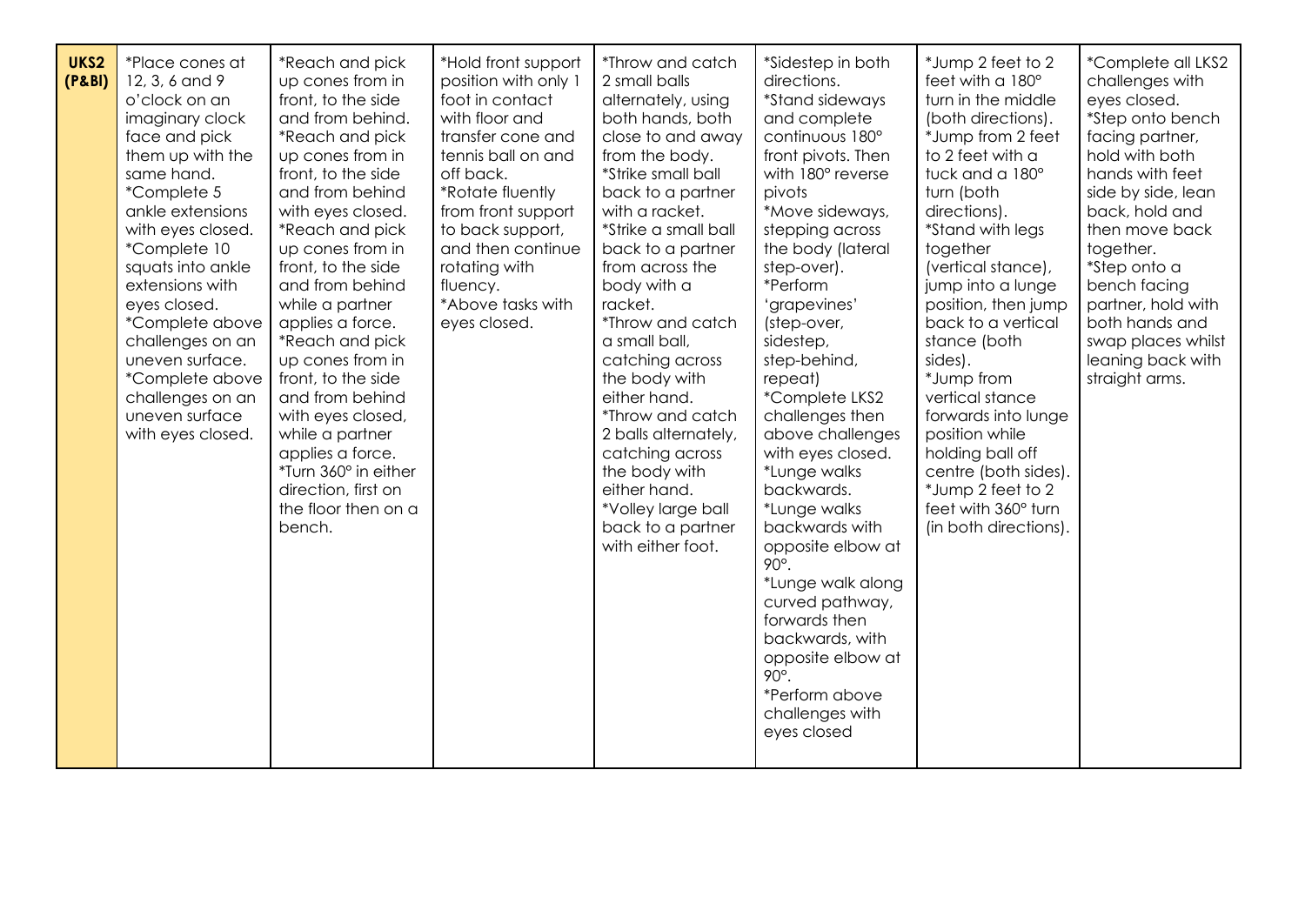| Year<br>Group | <b>Coordination: sending</b><br>and receiving                                                                                                                                                                                                                                                                                                                                                                                                                                                                                                                                                                   | <b>Coordination: Ball</b><br><b>skills</b>                                                                                                                                                                                                                                                                                                                                                                                                                                                                                   | <b>Coordination:</b><br><b>Footwork</b>                                                                                                                                                                                                                                                                                                                                                                         | <b>Agility: Ball Chasing</b>                                                                                                                                                                                                                                                                                                                                                                                                                                                                                                                                  | <b>Agility: Reaction and</b><br><b>Response</b>                                                                                                                                                                                                                                                          | <b>Dance</b>                                                                                                             |
|---------------|-----------------------------------------------------------------------------------------------------------------------------------------------------------------------------------------------------------------------------------------------------------------------------------------------------------------------------------------------------------------------------------------------------------------------------------------------------------------------------------------------------------------------------------------------------------------------------------------------------------------|------------------------------------------------------------------------------------------------------------------------------------------------------------------------------------------------------------------------------------------------------------------------------------------------------------------------------------------------------------------------------------------------------------------------------------------------------------------------------------------------------------------------------|-----------------------------------------------------------------------------------------------------------------------------------------------------------------------------------------------------------------------------------------------------------------------------------------------------------------------------------------------------------------------------------------------------------------|---------------------------------------------------------------------------------------------------------------------------------------------------------------------------------------------------------------------------------------------------------------------------------------------------------------------------------------------------------------------------------------------------------------------------------------------------------------------------------------------------------------------------------------------------------------|----------------------------------------------------------------------------------------------------------------------------------------------------------------------------------------------------------------------------------------------------------------------------------------------------------|--------------------------------------------------------------------------------------------------------------------------|
|               | Sending and receiving<br>with ball is an essential<br>skill in many<br>competitive sports<br>and games.                                                                                                                                                                                                                                                                                                                                                                                                                                                                                                         | The ability to hold and<br>move a ball correctly<br>for specific games.                                                                                                                                                                                                                                                                                                                                                                                                                                                      | Footwork is a key skill<br>when it comes to<br>attacking and<br>defense.                                                                                                                                                                                                                                                                                                                                        | To chase and retrieve<br>a ball travelling at<br>speed.                                                                                                                                                                                                                                                                                                                                                                                                                                                                                                       | To improve reaction<br>time to a stimulus<br>(ball).                                                                                                                                                                                                                                                     | Children learn to talk<br>about and use<br>different movements<br>to music both<br>individually and with<br>their peers. |
| KS1<br>(Y&G)  | * Throw tennis ball,<br>catch rebound with<br>same hand after<br>bounce.<br>* Throw a tennis ball,<br>catch, rebound with<br>the same hand<br>without a bounce.<br>* Throw a tennis ball,<br>catch a rebound with<br>another hand after 1<br>bounce.<br>* Throw a tennis ball,<br>catch a rebound with<br>another hand without<br>a bounce.<br>* Strike a large, soft<br>ball along the ground<br>with your hand 5 times<br>in a rally.<br>* Roll a large ball and<br>collect the rebound.<br>* Roll a small ball and<br>collect the rebound.<br>* Throw a large ball<br>and catch the<br>rebound with 2 hands. | *Sit and roll a ball up<br>and down<br>legs and round upper<br>body using 1 hand.<br>*Stand and roll a ball<br>up and down legs<br>and round upper<br>body using 1 hand.<br>*Sit and roll a ball<br>along the floor around<br>the body using 2<br>hands.<br>*Sit and roll a ball<br>along the floor around<br>body using 1 hand<br>(right and left).<br>*Sit and roll a ball<br>down legs and<br>around upper body<br>using 2 hands.<br>*Stand and roll a ball<br>up and down legs<br>and round upper<br>body using 2 hands. | *Combine side-steps<br>with 180° front pivots<br>off either foot.<br>*Combine side-steps<br>with 180° reverse<br>pivots off either foot.<br>* Skip with knee and<br>opposite elbow at 90°<br>angle.<br>*Hopscotch forwards<br>and backwards,<br>hopping on the same<br>leg (right and left).<br>*Side-step in both<br>directions.<br>* Gallop, leading with<br>either foot.<br>* Hop on either foot.<br>* Skip. | *Start in a seated/lying<br>position, throw a<br>bouncing ball, chase<br>and collect it in a<br>balanced position<br>facing the opposite<br>direction.<br>*Start in a seated/lying<br>position, chase a<br>bouncing ball fed by<br>a partner and collect<br>it in a balanced<br>position facing the<br>opposite direction.<br>* Roll a ball, chase<br>and collect it in a<br>balanced position<br>facing the opposite<br>direction.<br>* Chase a ball rolled<br>by a partner and<br>collect it in a<br>balanced position<br>facing the opposite<br>direction. | From $1, 2$ and $3$<br>metres:<br>*React and catch<br>tennis ball<br>dropped from<br>shoulder height<br>after 1 bounce.<br>*React and catch<br>large ball<br>dropped from<br>shoulder height<br>after 2 bounces.<br>*React and catch<br>large ball<br>dropped from<br>shoulder height<br>after 1 bounce. | *Perform dances using<br>simple movement<br>patterns individually<br>and within a group                                  |
| LKS2<br>(R&B) | *Strike a ball with<br>alternate hands in a<br>rally.<br>*Kick a ball with the<br>same foot.                                                                                                                                                                                                                                                                                                                                                                                                                                                                                                                    | In 20 seconds or less:<br>*Stand with legs apart<br>and move a ball<br>around 1 leg 16 times<br>(right and left leg).                                                                                                                                                                                                                                                                                                                                                                                                        | *Hopscotch forwards<br>and backwards,<br>alternating hopping<br>leg each time.<br>* Move in a 3-step                                                                                                                                                                                                                                                                                                            | *Chase a large rolled<br>ball, let it roll through<br>legs and then collect<br>it in a balanced<br>position facing the                                                                                                                                                                                                                                                                                                                                                                                                                                        | From 1, 2 and 3<br>metres:<br>* React and catch<br>tennis ball dropped<br>from shoulder height                                                                                                                                                                                                           | *Perform dances using<br>a range of movement<br>patterns individually<br>and within a group<br>*Use simple dance         |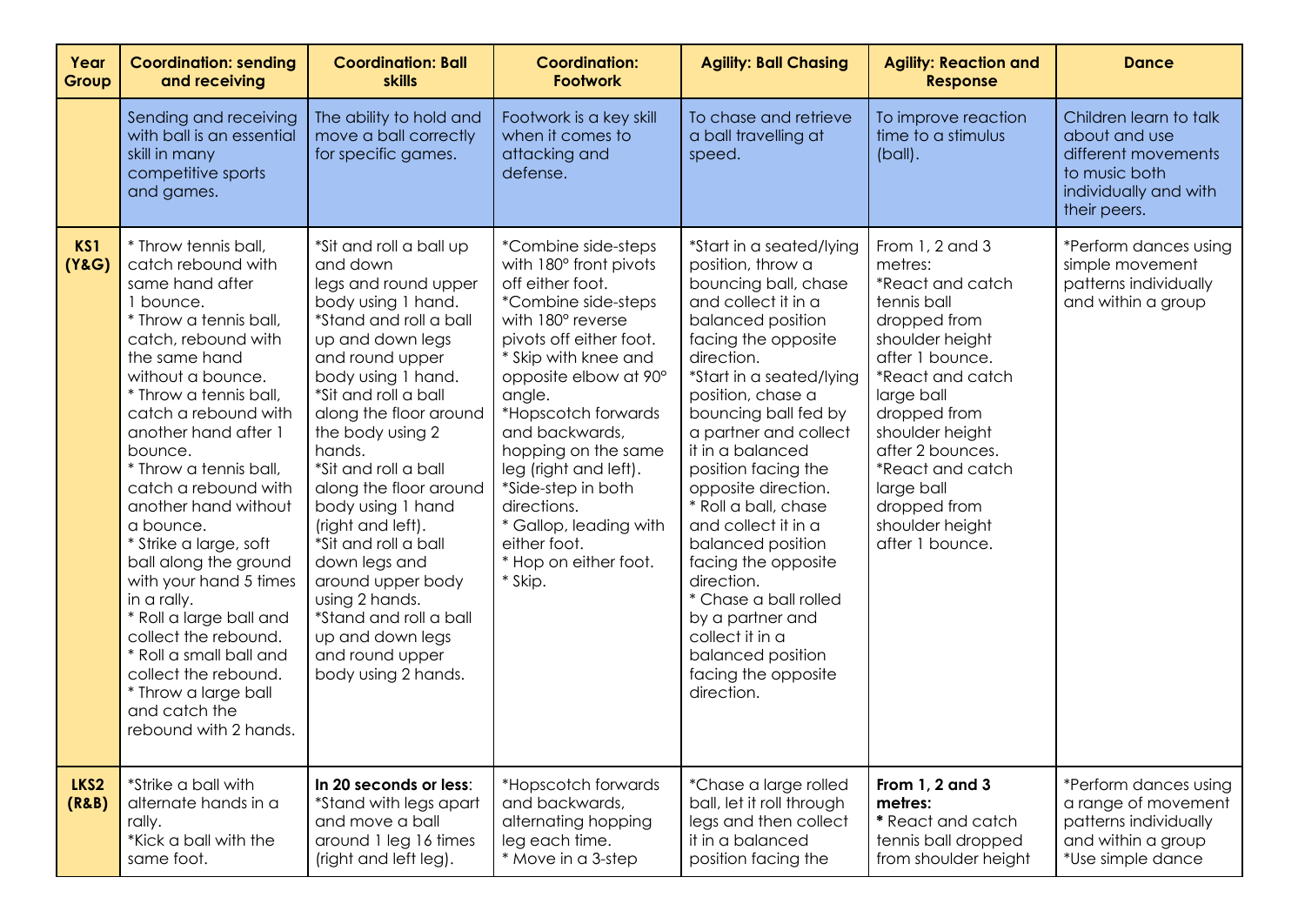| *Kick a ball with<br>alternate feet.<br>*Roll 2 balls alternately<br>using both hands,<br>sending 1 as the<br>the other is returning.<br>*Alternately throw and<br>catch 2 tennis balls<br>against a wall.<br>*Throw 2 tennis balls<br>against a wall and<br>catch them with<br>opposite hand<br>(cross-over).<br>*Throw 2 tennis balls<br>against a wall in a<br>circuit, in both<br>directions. | *Move a ball round<br>waist 17 times.<br>*Stand with legs apart<br>and move a ball<br>around alternate legs<br>16 times.<br>In 20 seconds or less:<br>* Stand with legs apart<br>and move ball in<br>figure of 8 around<br>both legs 12 times.<br>* Move the ball<br>around the waist into<br>a figure of 8 around<br>both legs 10 times.<br>* Move ball around<br>waist and<br>then around alternate<br>legs 12 times.<br>* Stand with legs apart<br>and perform 24<br>criss-crosses, with<br>and then without a<br>bounce. | zigzag pattern<br>forwards and<br>backwards. *Combine<br>3-step zigzag patterns<br>with cross-over<br>(swerve) when<br>changing lead leg.<br>*Move in 3-step zigzag<br>pattern, with the knee<br>raised across the body<br>just before changing<br>the lead leg and<br>direction.<br>*Move in 3-step zigzag<br>pattern, lifting foot up<br>behind just before<br>changing lead leg<br>and direction. | opposite direction.<br>*Chase a large<br>bouncing ball, let it roll<br>through legs and then<br>collect it in a<br>balanced position<br>facing the opposite<br>direction.<br>*Complete above<br>challenges with tennis<br>balls.<br>*Roll and chase a<br>large ball, stopping it<br>with the knee<br>sideways onto the ball<br>(long barrier position)<br>facing the opposite<br>direction.<br>*Perform the above<br>challenge with a<br>tennis ball.<br>*Roll and chase a<br>large ball, stopping it<br>with the head in the<br>front support position<br>facing the opposite<br>direction.<br>From 1, 2 and 3<br>metres:<br>*React and catch a<br>tennis ball dropped<br>from shoulder height<br>after 1 bounce.<br>*React and catch a<br>large ball dropped | after 1 bounce,<br>balancing on 1 leg.<br>*React and step<br>across body, bring<br>hand across body and<br>catch tennis ball after<br>1 bounce. | vocabulary to<br>compare and<br>improve work. |
|---------------------------------------------------------------------------------------------------------------------------------------------------------------------------------------------------------------------------------------------------------------------------------------------------------------------------------------------------------------------------------------------------|------------------------------------------------------------------------------------------------------------------------------------------------------------------------------------------------------------------------------------------------------------------------------------------------------------------------------------------------------------------------------------------------------------------------------------------------------------------------------------------------------------------------------|------------------------------------------------------------------------------------------------------------------------------------------------------------------------------------------------------------------------------------------------------------------------------------------------------------------------------------------------------------------------------------------------------|----------------------------------------------------------------------------------------------------------------------------------------------------------------------------------------------------------------------------------------------------------------------------------------------------------------------------------------------------------------------------------------------------------------------------------------------------------------------------------------------------------------------------------------------------------------------------------------------------------------------------------------------------------------------------------------------------------------------------------------------------------------|-------------------------------------------------------------------------------------------------------------------------------------------------|-----------------------------------------------|
|                                                                                                                                                                                                                                                                                                                                                                                                   |                                                                                                                                                                                                                                                                                                                                                                                                                                                                                                                              |                                                                                                                                                                                                                                                                                                                                                                                                      | from shoulder height<br>after 2 bounces.<br>*React and catch a<br>large ball dropped<br>from shoulder height<br>after 1 bounce.                                                                                                                                                                                                                                                                                                                                                                                                                                                                                                                                                                                                                                |                                                                                                                                                 |                                               |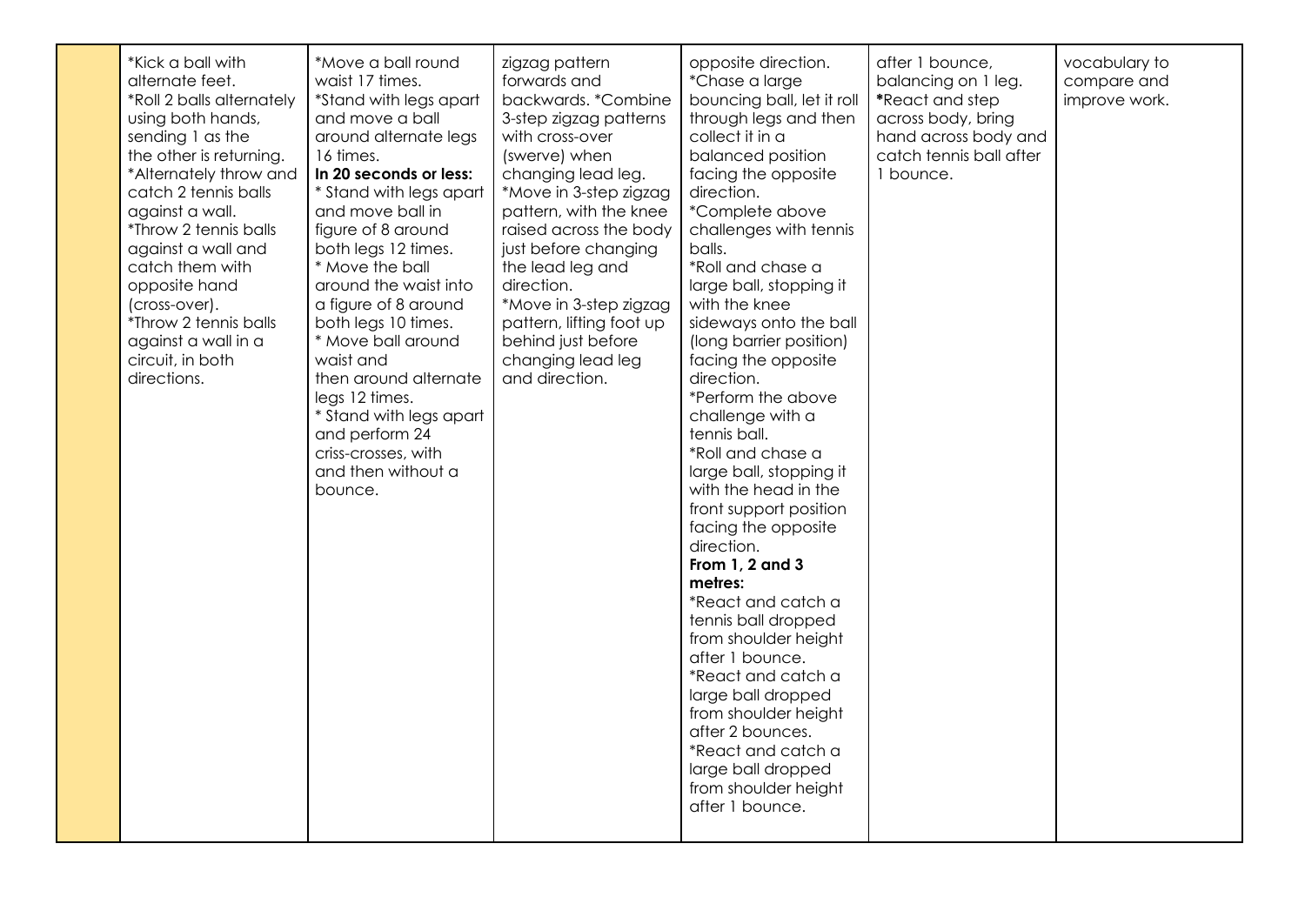| UKS2<br>(P&BI) | *With a partner,<br>simultaneously<br>pass a large ball along<br>the floor with feet and<br>throw a tennis ball for<br>10 continuous passes.<br>*With a partner, keep<br>3 tennis balls going in<br>a throwing circuit for<br>30 seconds. | *Stand with legs apart<br>and complete 20 front<br>to back catches with<br>a bounce in between.<br>*Perform above 30<br>times without the ball<br>bouncing in between.<br>*Complete above<br>tasks with head up<br>throughout.<br>*Complete 11<br>overhead throws and<br>catches.<br>*Complete 12 long<br>circles (forwards and<br>then backwards).<br>*Complete 20 over<br>the opposite shoulder<br>throw and catches<br>with the same hand<br>20 times (with either<br>hand, in both | *Move in 3-step zigzag<br>pattern while<br>alternating knee raise<br>and foot behind.<br>*Move backwards in-3<br>step zigzag pattern<br>with cross-over<br>(swerve).<br>*Move backwards in<br>3-step zigzag pattern<br>with knee raised<br>across body. | *Stand facing partner,<br>who feeds the ball<br>over head, then turns<br>and catches it after 1<br>bounce.<br>*Stand facing away<br>from the partner, who<br>feeds the ball over<br>head, reacts and<br>catches it after 1<br>bounce.<br>*Perform above<br>challenge but catch<br>ball on instep of foot<br>and lower it to the<br>ground. | From 1, 2 and 3<br>metres:<br>*React to a call from<br>a partner when they<br>drop the ball, turn and<br>catch it after 1<br>bounce, on both legs<br>and then balancing<br>on 1 leg.<br>*Perform the above<br>challenge but react to<br>the sound of bounce<br>rather than call.<br>*Perform above<br>challenges, but also<br>step across body and<br>bring hand across<br>body to catch ball<br>with one hand. | *Beginning to<br>compare and adapt<br>movements and<br>motifs to create a<br>larger sequence.<br>*Perform dances using<br>a range of movement<br>patterns individually<br>and within a group<br>with fluency, linking all<br>movements and<br>ensuring they flow.<br>*Use more complex<br>dance vocabulary to<br>compare and<br>improve work. |
|----------------|-------------------------------------------------------------------------------------------------------------------------------------------------------------------------------------------------------------------------------------------|----------------------------------------------------------------------------------------------------------------------------------------------------------------------------------------------------------------------------------------------------------------------------------------------------------------------------------------------------------------------------------------------------------------------------------------------------------------------------------------|---------------------------------------------------------------------------------------------------------------------------------------------------------------------------------------------------------------------------------------------------------|--------------------------------------------------------------------------------------------------------------------------------------------------------------------------------------------------------------------------------------------------------------------------------------------------------------------------------------------|-----------------------------------------------------------------------------------------------------------------------------------------------------------------------------------------------------------------------------------------------------------------------------------------------------------------------------------------------------------------------------------------------------------------|-----------------------------------------------------------------------------------------------------------------------------------------------------------------------------------------------------------------------------------------------------------------------------------------------------------------------------------------------|
|                |                                                                                                                                                                                                                                           | directions).                                                                                                                                                                                                                                                                                                                                                                                                                                                                           |                                                                                                                                                                                                                                                         |                                                                                                                                                                                                                                                                                                                                            |                                                                                                                                                                                                                                                                                                                                                                                                                 |                                                                                                                                                                                                                                                                                                                                               |

| Year<br>Group | <b>Personal and Social</b>                                                                                                                                                                                                                                                                                                                                                                                                        | <b>Competitive Sport</b>                                                                                                                                                                                                                                                                                                                                                                         |
|---------------|-----------------------------------------------------------------------------------------------------------------------------------------------------------------------------------------------------------------------------------------------------------------------------------------------------------------------------------------------------------------------------------------------------------------------------------|--------------------------------------------------------------------------------------------------------------------------------------------------------------------------------------------------------------------------------------------------------------------------------------------------------------------------------------------------------------------------------------------------|
|               | Pupils should begin to become responsible for their own learning<br>journey, selecting and embracing appropriate challenges. They<br>should learn the importance of perseverance; improving performance<br>through regular practise. Children should develop skills by practising on<br>their own and with others. They should also learn to give support and<br>guidance to their peers to help improve performance and be given | To encourage a healthy competition and attitude.<br>It is important to offer the opportunity for all young people to be<br>involved in a range of sports and provide a meaningful experience,<br>whatever the children's age or ability. Pupils should be provided the<br>benefits of teamwork, resilience and leadership skills, respect and<br>humility in handling success or disappointment. |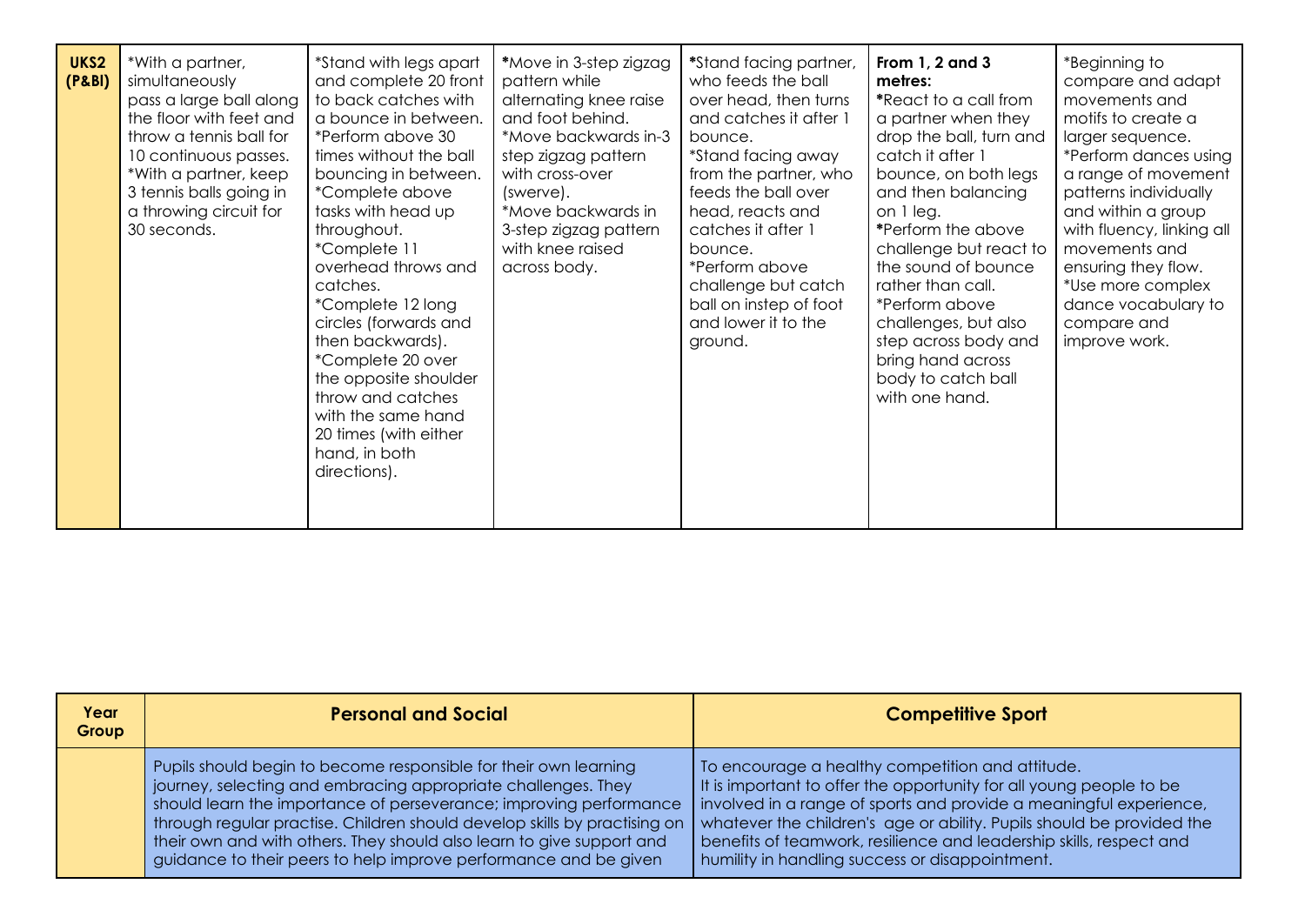|                | opportunities to take the lead on group tasks.                                                                                                                                                                                                                                                                                                                                                                                                                                                                                                                                                                                                        |                                                                                                                                                                                                                                                                                                                                                                                                                                                                                                                                                                                                                                                                                                                                                                                                                                                       |
|----------------|-------------------------------------------------------------------------------------------------------------------------------------------------------------------------------------------------------------------------------------------------------------------------------------------------------------------------------------------------------------------------------------------------------------------------------------------------------------------------------------------------------------------------------------------------------------------------------------------------------------------------------------------------------|-------------------------------------------------------------------------------------------------------------------------------------------------------------------------------------------------------------------------------------------------------------------------------------------------------------------------------------------------------------------------------------------------------------------------------------------------------------------------------------------------------------------------------------------------------------------------------------------------------------------------------------------------------------------------------------------------------------------------------------------------------------------------------------------------------------------------------------------------------|
| KS1<br>(Y & G) | *Try several times if at first I dont succeed.<br>*Ask for help when appropriate.<br>*Follow instructions, practise safely and work on simple tasks by myself.<br>*Enjoy working on simple tasks with help.<br>*Help, praise and encourage others in their learning.<br>*Work sensibly with others, taking turns and sharing.<br>*Play with others and take turns and share with help.                                                                                                                                                                                                                                                                | *Perform a range of skills with some control and consistency. I can<br>perform a sequence of movements with some changes in level,<br>direction or speed.<br>*Perform a single skill or movement with some control. I can perform a<br>small range of skills and link two movements together.<br>*Move confidently in different ways.<br>*Begin to order instructions, movements and skills. With help, I can<br>recognise similarities and differences in performance and explain why<br>someone is working or performing well.<br>*Understand and follow simple rules.<br>*Name some things I am good at.<br>*Follow simple instructions.<br>*Begin to compare my movements and skills with those of others. I can<br>select and link movements together to fit a theme.<br>*Explore and describe different movements.<br>*Observe and copy others. |
| LKS2<br>(R&B)  | *Know where I am with my learning and have begun to challenge<br>myself.<br>*Show patience and support others, listening carefully to them about<br>our work.<br>*Show others my ideas.                                                                                                                                                                                                                                                                                                                                                                                                                                                               | *Perform and repeat longer sequences with clear shapes and<br>controlled movement.<br>*Select and apply a range of skills with good control and consistency.<br>*Understand the simple tactics of attacking and defending. I can<br>explain what I am doing well and I have begun to identify areas for<br>improvement.<br>*Make up my own rules and versions of activities. I can respond<br>differently to a variety of tasks or music and I can recognise similarities<br>and differences in movements and expression.                                                                                                                                                                                                                                                                                                                             |
| UKS2<br>(P&BI) | *Create my own learning plan and revise that plan when necessary.<br>*Accept critical feedback and make changes.<br>*View new challenges as opportunities to learn and develop.<br>*Recognise my strengths and weaknesses and set myself appropriate<br>targets.<br>*React positively when things become difficult.<br>*Persevere with a task and improve my performance through regular<br>practice.<br>*Involve others and motivate those around me to perform better.<br>*Give and receive sensitive feedback to improve myself and others.<br>*Negotiate and collaborate appropriately.<br>*Cooperate well with others and give helpful feedback. | *Perform a variety of movements and skills with good body tension. I<br>can link actions together so that they flow in running, jumping and<br>throwing activities.<br>*Effectively transfer skills and movements across a range of activities<br>and sports.<br>*Perform a variety of skills consistently and effectively in challenging or<br>competitive situations.<br>*Use combinations of skills confidently in sport specific contexts.<br>*Perform a range of skills fluently and accurately in practice situations.<br>*Review, analyse and evaluate my own and others' strengths and<br>weaknesses and I can read and react to different game situations as<br>they develop.                                                                                                                                                                |